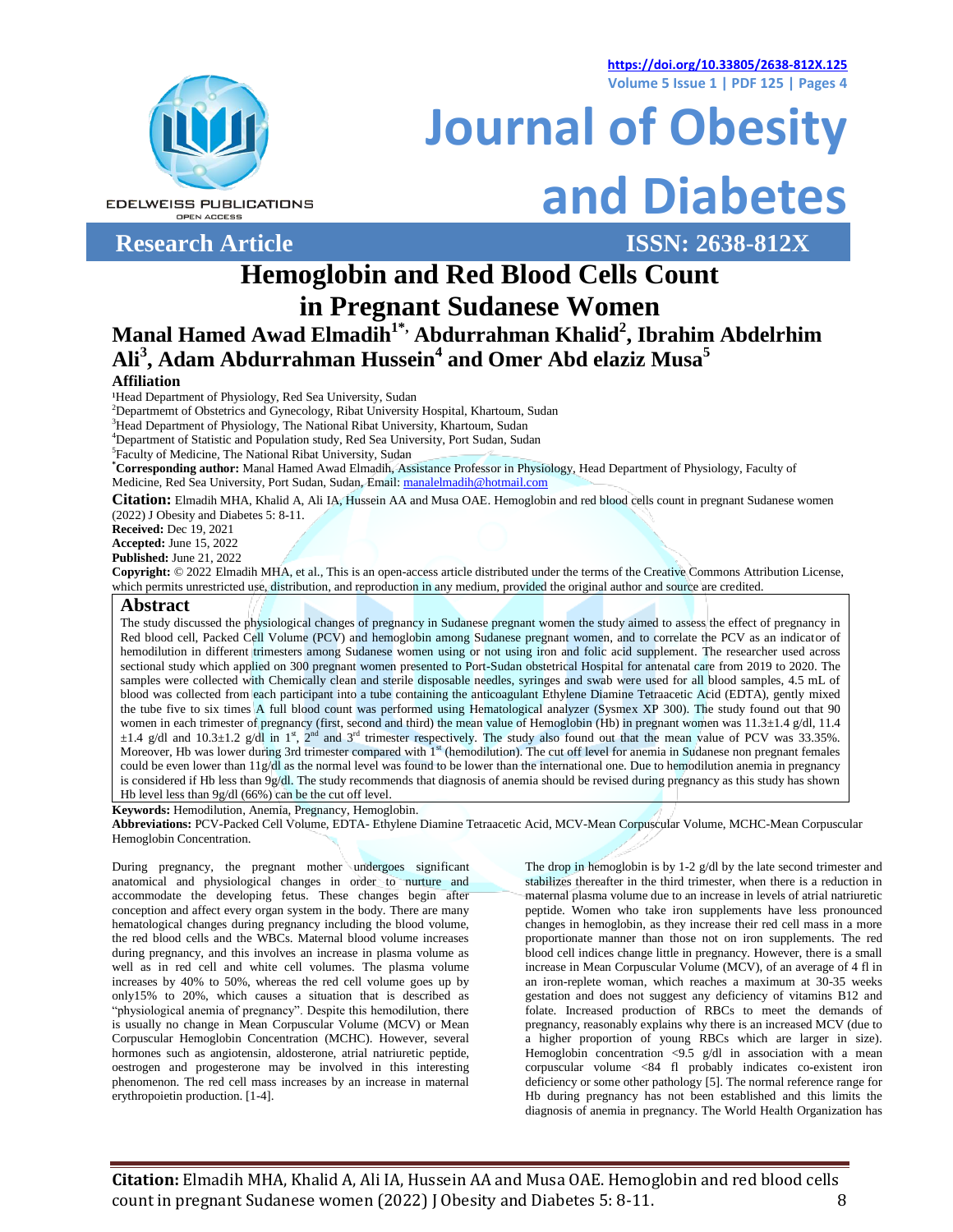suggested that anemia is present in pregnancy when Hb concentration is <11 g/dl. A pilot study in Sudan on hemoglobin level in relation to the PCV as an indicator of plasma volume hemodilution has suggested that lower Hb values should be considered for anemia diagnosis in Pregnancy. In this study the normal hemoglobin levels were studied in different trimesters [6].

# **Methods**

A cross sectional study was performed on 300 pregnant women presented to Port-Sudan obstetrical Hospital for antenatal care from the period July 2019 to April 2020. This was a questionnaire was used for collecting data of study. Blood (4.5 mL) was collected from each participant cubital vein using the stander vacutainer blood collection system. The pregnant women were requested to sit upright on the chair, a tourniquet was applied 5-8 Cm above the venipuncture, the site was swabbed with alcohol. A full blood count was performed using Hematological analyzer (Sysmex XP 300). 50µl was taken from each labeled tube to the Sysmex container and mixed manually or with a mixer to be ready for the machine to perform the counts. The instrument automatically count RBCs, Hb, and PCV. The reagents used on this device were Rinse and Diluent. The principle of the device depends on electricity e.g. Red cell distribution width RDW-SD and RDW-CV, depend on the average size of RBCs or MCV, also TWBCs count and deferential depend on volumetric study Each cell is measured by forward-scatter laser light. Electrical system they displace their volume in a conductive fluid, which causes a change in electrical resistance as each cell passes through the aperture. This change is proportional to the cell volume.

## **Results**

**Hemoglobin:** The mean Hb value of pregnant women was  $11.3 \pm 1.4$ g/dl, with a range of 7.8-18.7 g/ dl. the Number of pregnant women of Hb less than 11 g/dl in this study was 103 (38%) who were considered anemic according to WHO criteria **Table 1** shows the mean Hb, RBCs and PCV in studied pregnant women. Hb was lower during the  $3<sup>rd</sup>$ trimester (T3) (10.3±1.2g/dl) compared with the  $1^{st}$  (11.6±1.6g/dl) and  $2<sup>nd</sup>$  trimesters (11.4±1.4g/dl), P = 0.008.

**RBCs counts:** The mean of RBCs count was 4.1x106 /mm3 with a range of 2.26-4.1x106/mm3. RBCs count were lower during  $2<sup>nd</sup>$  P = < 0.001 and  $3^{rd}$  trimester  $(3.9 \pm 0.45 \times 106$  /mm3 (P= 0.007) table 1. **PCV:** The mean PCV was 33.35 % with a range of 22.8-54.4 %. The PCV was lower in the  $2<sup>nd</sup>$  (33.7±3.4%) and  $3<sup>rd</sup>$  trimesters (32.1±3.3%) compared with the  $1<sup>st</sup>$  (34.17 $\pm$ 4.3%) P =0.000 **table 1.** Hb, RBCS and PCV reference values for Sudanese female in Khartoum were showed in **table 2.** There are significant differences between Hb, PCV, and RBCs count of pregnant women and adult non pregnant Sudanese women (P= 0.000). (**Figure 1,2,3**).

| <b>Variable</b>                                    | Mean of all $\pm$ SD | <b>T1</b> | T <sub>2</sub> | <b>T3</b> | P value                                  |
|----------------------------------------------------|----------------------|-----------|----------------|-----------|------------------------------------------|
| $Hb$ g/dl                                          | $11.3 \pm 1.4$       | 11.6      | 11.4           | 10.3      | T <sub>2</sub> vs T <sub>3</sub> < 0.001 |
|                                                    |                      |           |                |           | T1 vs T3<0.008                           |
|                                                    |                      |           |                |           | T1 vs $T2<0.008$                         |
| PCV%                                               | 33.35                | 34.1      | 33.7           | 32.1      | $T2$ vs $T3 < 0.000$                     |
|                                                    |                      |           |                |           | T1 vs $T3<0.003$                         |
|                                                    |                      |           |                |           | T1 vs $T2 < 0.003$                       |
| <b>RBCs</b><br>(x10 <sup>6</sup> mm <sub>3</sub> ) | 4.1                  | 4.1       | 4.2            | 3.9       | T <sub>2</sub> vs $T_3 < 0.007$          |
|                                                    |                      |           |                |           | T1 vs T3<0.001                           |
|                                                    |                      |           |                |           | T1 vs $T2<0.001$                         |
| ----<br>---<br>---<br>.<br>-----                   |                      |           |                |           |                                          |

**Table1:** The mean of Hb, PCV, RBCs count during pregnancy (T=trimester).

| <b>Variables</b>          | Female $(n=348)$<br>mean $\pm$ sd (Sudan) | Female $(n=155)$<br>port Sudan |
|---------------------------|-------------------------------------------|--------------------------------|
| $Hb$ (g/dl)               | $12.2 + 1.5$                              | $12.5 + 1.7$                   |
| RBCs $(10^6/\text{mm}^3)$ | $4.5 + 0.4$                               | $4.5 \pm 0.44$                 |
| PCV(%)                    | $39.2 + 5$                                | $39.5 + 22.5$                  |

**Table 2:** Hb, RBCS, and PCV values for Sudanese female.



**Figure 1:** Comparison of Hb, of non-pregnant normal Sudanese females values with the pregnant women.



**Figure 2:** Comparison of RBCs of pregnant women with the normal Sudanese females.



**Figure 3:** The difference in PCV between pregnant women and normal Sudanese females.

There are (143) women who used iron and folic acid supplement in this study and there were (126) women not used this supplement, There was no significant difference in Hb level between pregnant ladies not using supplement (11.2 g/dl) and those who used them during pregnancy (11.4 g/dl), (P=.32) **( figure 4).**



**Citation:** Elmadih MHA, Khalid A, Ali IA, Hussein AA and Musa OAE. Hemoglobin and red blood cells count in pregnant Sudanese women (2022) J Obesity and Diabetes 5: 8-11. 9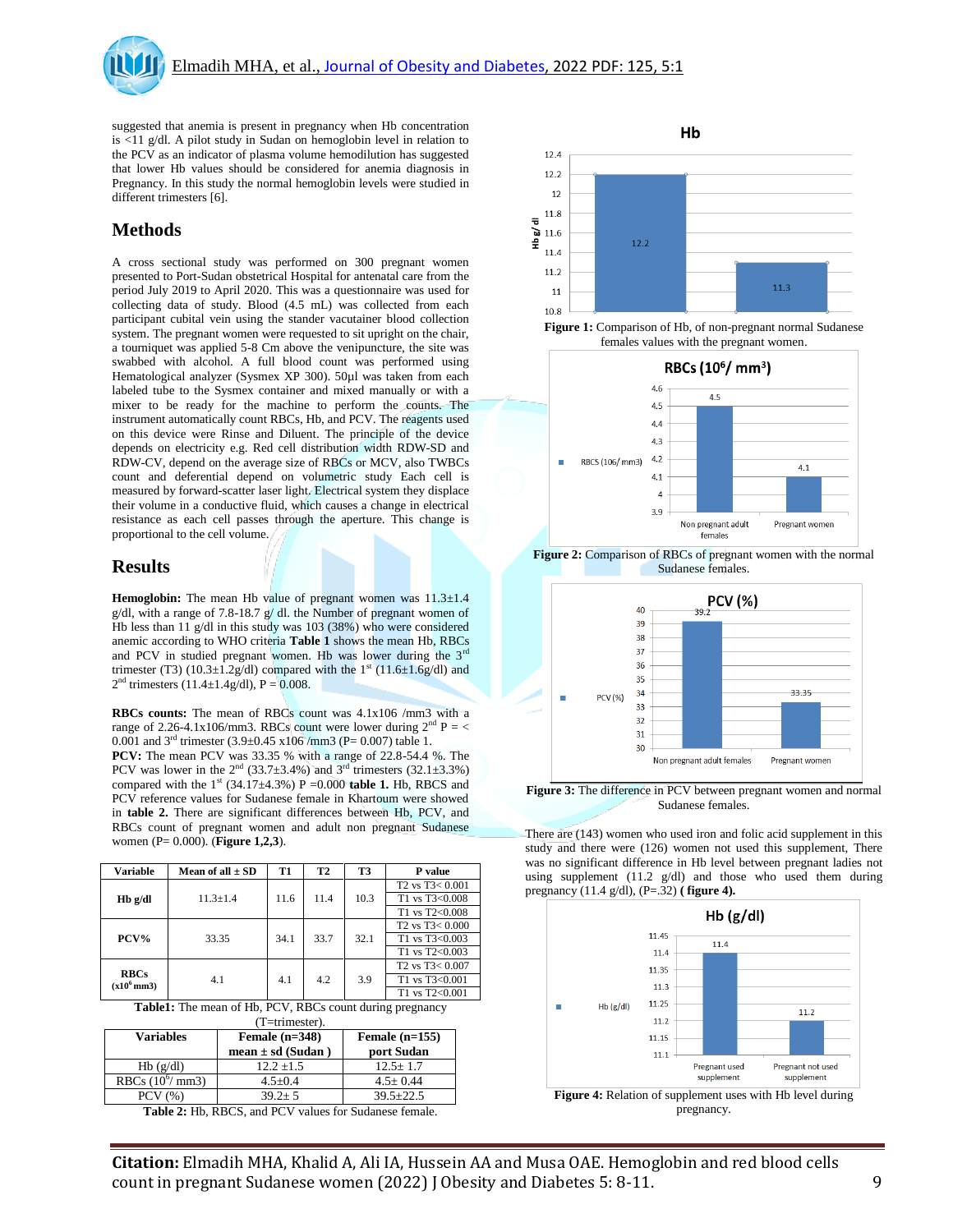

#### **Hb level and tobacco use**

Seven pregnant women used tobacco in this study four of them used shisha (average between one to two times/day for period of one to six years) (mean Hb were 11.7) and only one was smoker (one time/day) for six years (Hb was 12.4), while two females were snuffers (mean Hb were 10.1). Accordingly, there was no significant effect of tobacco use during pregnancy on Hb level  $P = 0.188$ .

## **Discussion**

#### **Hemoglobin and anemia during pregnancy**

The cut off level of hemoglobin for diagnosing anemia in pregnancy was taken in most studies as less than 11g/dl according to the WHO recommendation. This level is less than that diagnosing anemia in nonpregnant ladies (12g/dl) as with pregnancy there is hemodilution [2]. The cut off level for anemia in Sudanese non pregnant females could be even lower than 11g/dl as the normal Sudanese level was found to be lower than the international one [7]. This cut off level for anemia in pregnancy in Sudan was used in many studies [8-17]. Ishag Adam carried out several studies on anemia during pregnancy in Sudan. For example in Eastern Sudan He found that 26% of the group of his study were anemic (Hb <9.5 g/ dl) and 3.2% were severely anemic (Hb =  $5.6$ g/ dl) [8]. In this study 38% of the pregnant ladies were anemic according to the WHO criteria. Ishag Adam also has classified anemia during pregnancy in Sudan as mild to moderate (Hb 7-10.9 g/dl) and severe with Hb  $<$ 7 g/dl [17].

Anemia, iron supplementation and susceptibility to falciparum malaria in Khartoum was investigated also by Ishag Adam and he found that sever malaria was a leading cause of anemia. 788 out of 885 pregnant women used iron supplement and folic acid in Khartoum state [2]. There was no association between iron deficiency anemia and helicobacter pylori among pregnant women in Khartoum [13]. Aisha defined mean HbA1c during pregnancy as  $4.37\%$ ,  $(4.7\%$  in  $1<sup>st</sup>$ , and 3.98 % during  $3<sup>rd</sup>$  trimester). A pilot study on the relation of PCV as an indicator of hemodilution in pregnancy suggested that the cut off level of anemia in pregnancy should be lower than 11g/dl [18].

The normal Hb level in pregnancy in different trimesters is important for anemia diagnosis in pregnancy [19] In a study done by Duria in Khartoum state the hemoglobin levels in the different trimester were found to be: (10.8 g/d-10.6 g/dl-10.8 g/d) during  $1^{st}$ ,  $2^{nd}$  and  $3^{rd}$ trimester respectively. Here in this study the mean of Hb during the  $1<sup>st</sup>$ trimester was 11.6 g/dl, in  $2<sup>nd</sup>$  trimester was 11.4 g/dl, while in  $3<sup>rd</sup>$ trimester was10.3 g/ dl. There is significant decrease of Hb level during the trimesters of pregnancy **(table 1)** which can be explained by the nutrition of the ladies, and there is significant relation between the decrease in Hb level and PCV. Also there was significant relation between Hb level and the Number of parity in this study.

As shown in figure (1) there is significant difference between Hb in this study from normal Adult Sudanese females [7]. The decrease in Hb level in pregnancy is mostly related to hemodilution, also there is significant difference between Hb in this study and normal adult females in Port Sudan whose mean Hb was 12.5 g/d, (P=0). According to the WHO definition of anemia in pregnancy all the pregnant females in the third trimester in this study are considered anemic and 38.1% of all the sample are considered anemic.

If the hemodilution has been considered as factor the diagnosis of anemia the PCV is an indicator of anemia: Dilution factor=Pregnant plasma%/Standard plasma%, then the PCV of the pregnant women in the third trimester was 32% **(table1)** which means that the plasma % was 68% and the normal plasma % is 61% **(table 2),** so the dilution factor will be:  $68/61=1.1$  (69). If we multiply this dilution factor with the third trimester Hb: 1.1 x 10.2 it will equal 11.4g/dl, which is not the level of anemia. If we consider the total Hb in a normal women with Hb level of 12g/dl (below which she will be considered anemic), with a 5L blood volume then her total blood Hb will be:

Total blood Hb = Blood volume in ml/100 X the Hb level =  $5000/100$  x  $12 = 600g$ 

If hemodilution considers 40-50% of plasma in pregnancy, will increase the blood volume to about 6.5L in pregnancy, then the normal total Hb of 600 g will give a level in pregnancy of: 600/6500 x 100=9.2g/dl, below which she can be considered anemic. So, Anemia in pregnancy should be diagnosed if the Hb level is less than 9.2g/dl (Less than 66%).

# **Conclusions**

Calculation the mean of Hb, PCV, and RBCs in pregnant ladies in Port Sudan .The normal hematological values in pregnancy are different from normal Sudanese values. There is decrease in Hb level due to delusional effect of pregnancy it is suggested that the diagnosis of anemia on pregnancy if Hb is less than 9/dl.

### **References**

- 1. Locktich G. Clinical biochemistry of pregnancy (1997) Crit Rev Clin Lab Sci 34:6.
- 2. Lund CJ. Donovan JC: Blood volume during pregnancy (1967) Am J Obstet Gynecol 98: 393.
- 3. Tchernia G. Pregnancy-associated thrombocytopenia revisited: assessment and follow-up of 50 cases (1998) Blood 92: 4573- 4580. <https://doi.org/10.1182/blood.V92.12.4573>
- 4. Barriga C, Rodriguez AB and Orega E. Increased phagocytic activity of polymorph nuclear leucocytes during pregnancy (1994) Eur J Obstet Gynecol Reprod Biol 57: 43-46. [https://doi.org/10.1016/0028-2243\(94\)90109-0](https://doi.org/10.1016/0028-2243(94)90109-0)
- 5. Crocker IP, Baker PN and Fletcher J. Neutrophil function in pregnancy and rheumatoid arthritis (2000) Ann Rheumat Dis 59: 555-564[. http://dx.doi.org/10.1136/ard.59.7.555](http://dx.doi.org/10.1136/ard.59.7.555)
- 6. World Health organization. The prevalence of anemia in women. Second edition, Geneva WHO 1992.
- 7. Kamal MA, Amir AB, Asim AO, Mohamed AM, Abdalla A, et al.Reference values for Hemoglobin and Red Blood Cells Indices in Sudanese in Khartoum state (2019) Int J Health sci res 9:1.
- 8. Ishaq A, Gehad El-Ghazali, Munier M and Mustafa IE. Anemia in pregnant Sudanese women (2004) Saudi med j 25: 1119-1120.
- 9. Abdelgadir MA, Khalid AR, Ashmaig AL, Ibrahim ARM, Aziz AM, et al. Epidemiology of anemia among pregnant women in Geizera, central Sudan (2012) J Obst Gyn 32: 42-44. <https://doi.org/10.3109/01443615.2011.617849>
- 10. Abdullahi H, Gasim G, Saeed A, Imam MA and Adam I. Antenatal iron and folic acid supplementation use by pregnant women in Khartoum, Sudan (2014) BMC Research Notes 7: 498. <https://doi.org/10.1186/1756-0500-7-498>
- 11. Siddig AA, Khalid RA, Ali AI, Omer A and Musa OA, Normal Values of Hemoglobin A1c in Sudanese healthy pregnant ladies in Khartoum state (2017) Saudi J Med 40-45. <https://doi.org/10.21276/sjm.2018.3.2.2>
- 12. Ibrahim AA, Rahim HMA, Almobasher B, Bad RM, Alborai A, et al. Reference Range of Hemoglobin A1c in Khartoum State (2018) Anatomy Physiol Biochem Int J 4: 55564439.
- 13. Mubaraka N, Gasimb GI, Khalafallac KE, Alid NI and Adama I. Helicobacter pylori, anemia, iron deficiency and thrombocytopenia among pregnant women at Khartoum, Sudan (2014) Royal Soci Trop Med Hyg. <https://doi.org/10.1093/trstmh/tru044>
- 14. [Adam](https://www.researchgate.net/profile/Ishag_Adam) I, [Khamis](https://www.researchgate.net/profile/Amar_Khamis) A and [Elbashir](https://www.researchgate.net/profile/Mustafa_Elbashir) MI. Prevalence and risk factors for anemia in pregnant women of eastern Sudan (2005) Transc Royal Society Tropic Med Hyg 99: 739-43. <https://doi.org/10.1016/j.trstmh.2005.02.008>

**Citation:** Elmadih MHA, Khalid A, Ali IA, Hussein AA and Musa OAE. Hemoglobin and red blood cells count in pregnant Sudanese women (2022) J Obesity and Diabetes 5: 8-11. 10